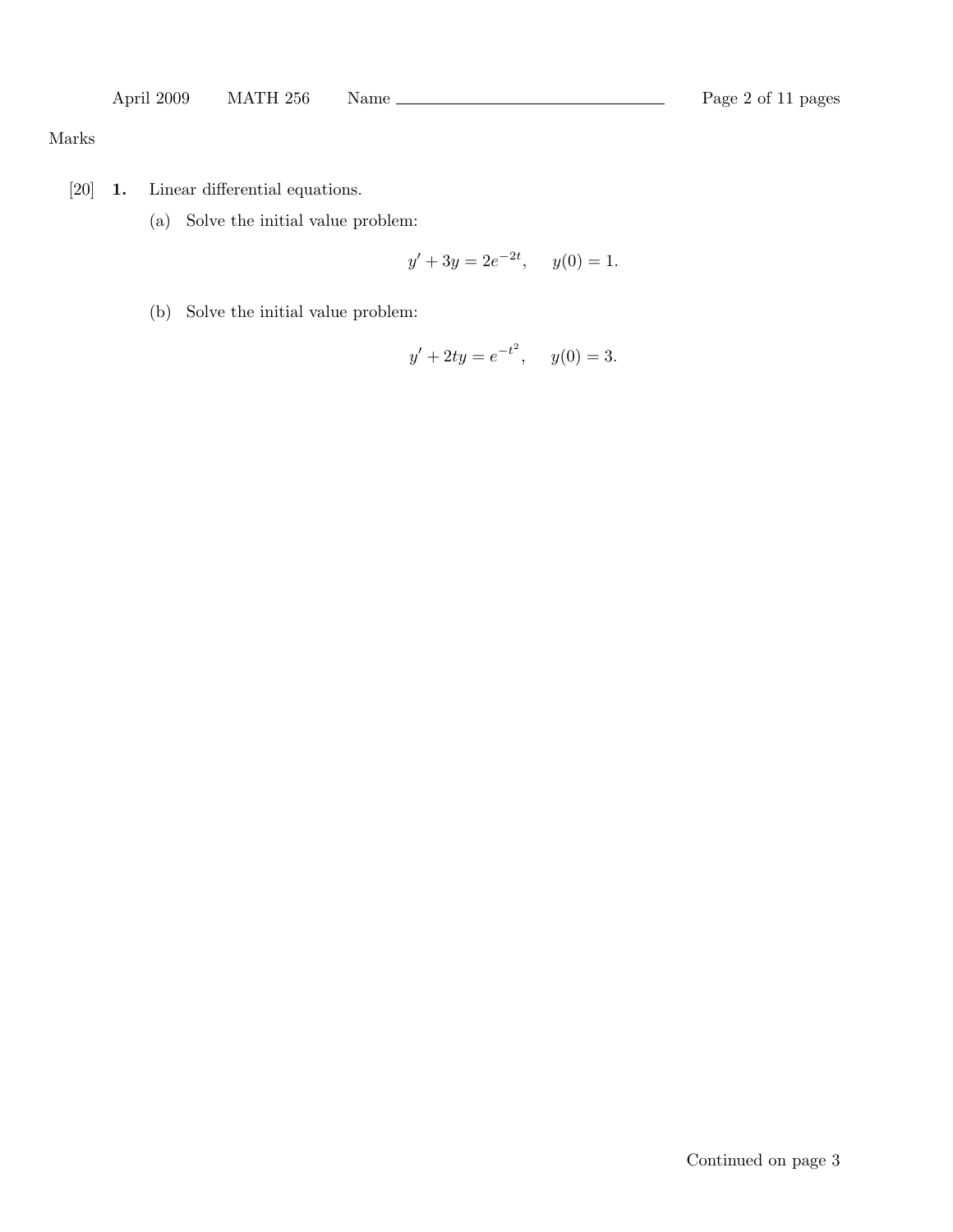# April 2009 MATH 256 Name Rage 3 of 11 pages

(c) Solve the initial value problem:

$$
y'' + 2y' + y = 0, \quad y(0) = 0, \ y'(0) = 2.
$$

(d) Solve the initial value problem:

$$
y'' + 2y' + y = 2e^{-t}, \quad y(0) = 0, \ y'(0) = 0,
$$

and show that the solution  $y(t)$  has maximum value of  $4e^{-2}$ . At what time is this value attained?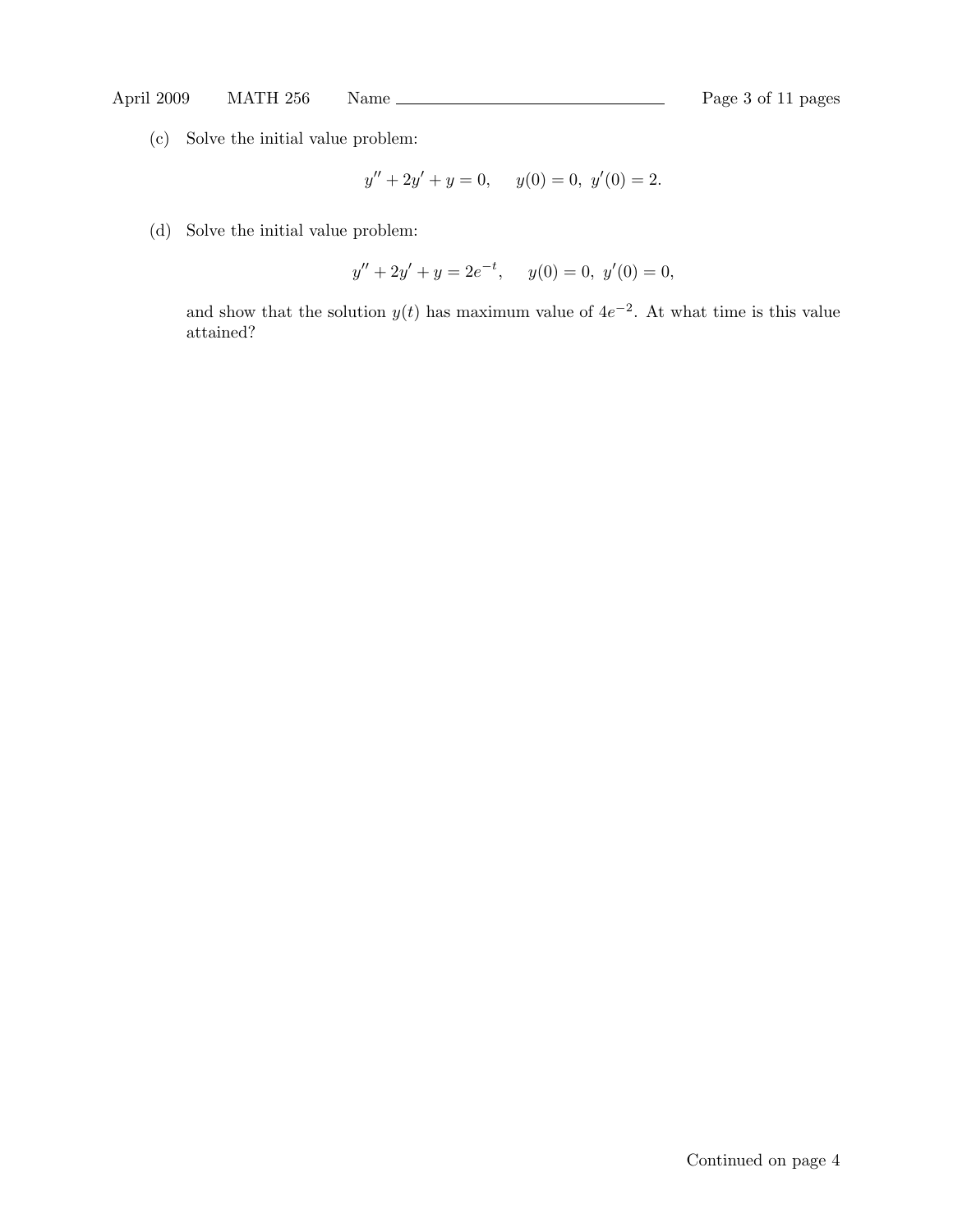## Marks

[20] 2. Find the general solution of the following homogeneous linear system:

$$
\mathbf{x}' = \begin{pmatrix} 1 & 3 \\ 5 & 3 \end{pmatrix} \mathbf{x},
$$

and sketch the phase plane close to  $\mathbf{x} = 0$ .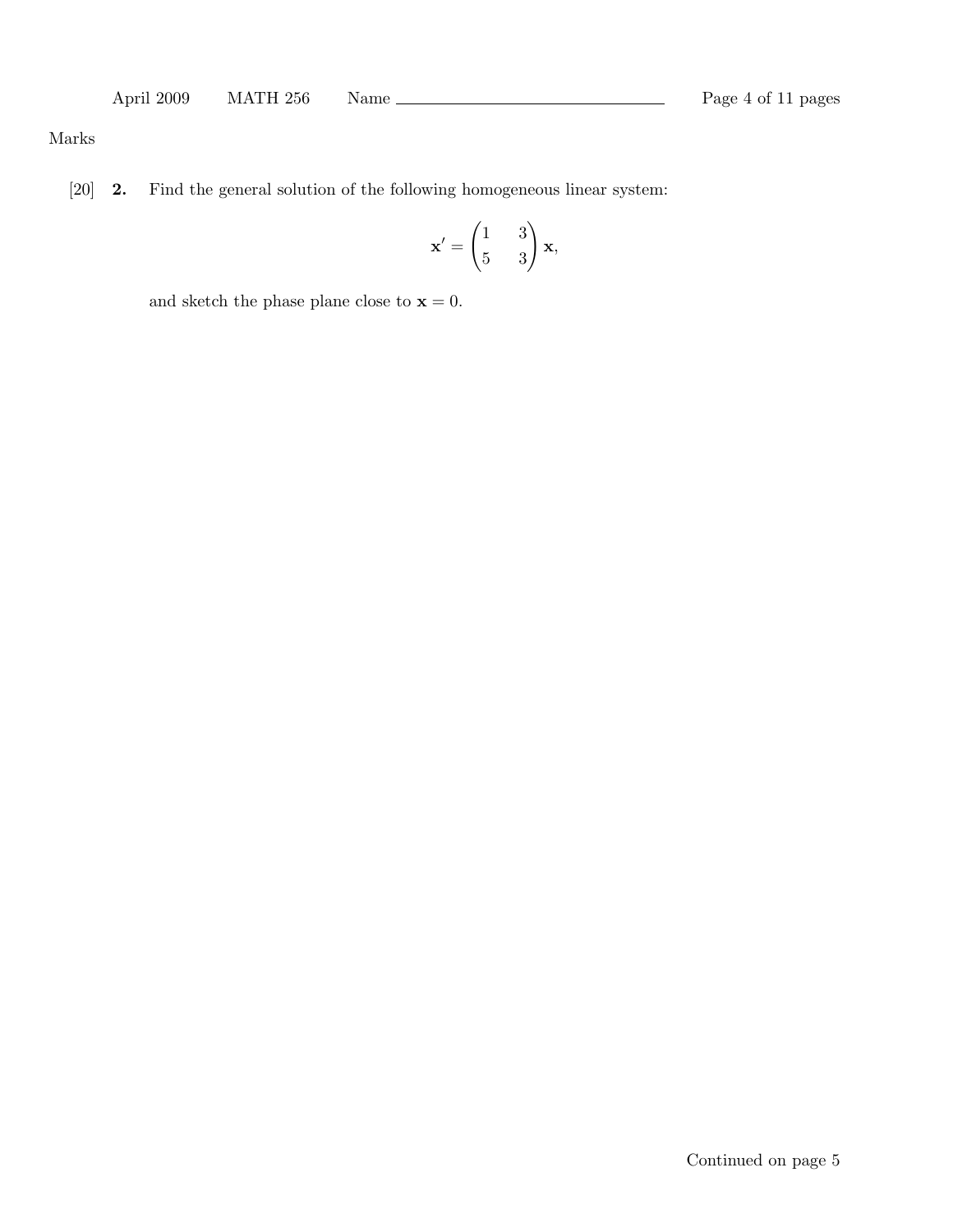(b) Find the solution of the following initial value problem:

$$
\mathbf{x}' = \begin{pmatrix} 1 & 3 \\ 5 & 3 \end{pmatrix} \mathbf{x} + \begin{pmatrix} 12t - 11 \\ -3 \end{pmatrix}, \quad \mathbf{x}(0) = \begin{pmatrix} 1 \\ 1 \end{pmatrix}.
$$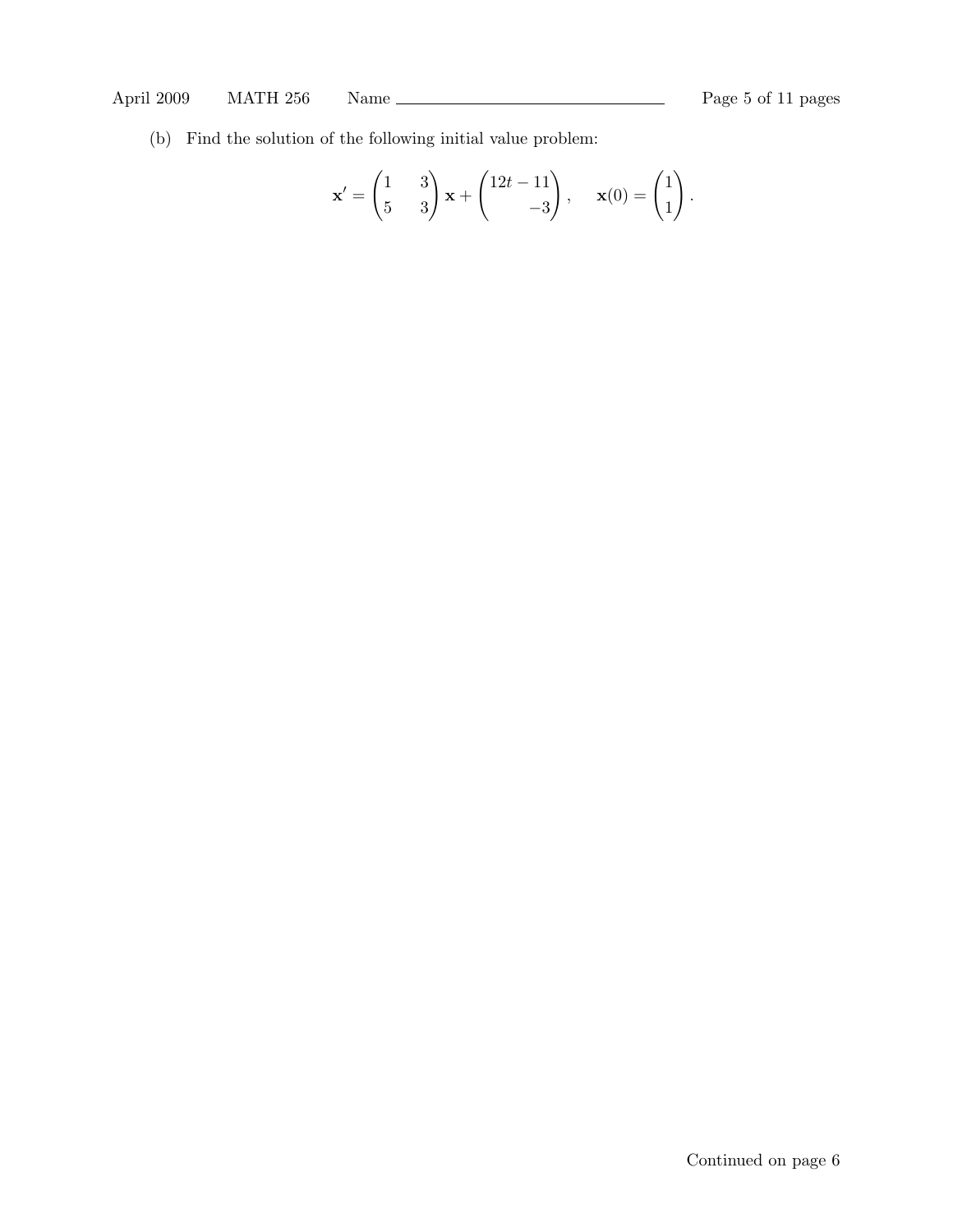[20] **3.** The function  $f(t)$  is defined for  $t \in [-1, 1]$  by

$$
f(t) = \begin{cases} -t - 1, & t \in [0, 1], \\ 1 - t, & t \in [0, 1], \end{cases}
$$

- (a) Sketch the function  $f(t)$  over the interval  $t \in [-1,1]$ , and find the Fourier series for  $f(t)$ . Is the function odd or even?
- (b) To what values should the Fourier series of part (a) converge to at: (i)  $t = 0.5$ ; (ii)  $t = 2$ ; (iii)  $t = 3$ ; (iv)  $t = 3.5$ ?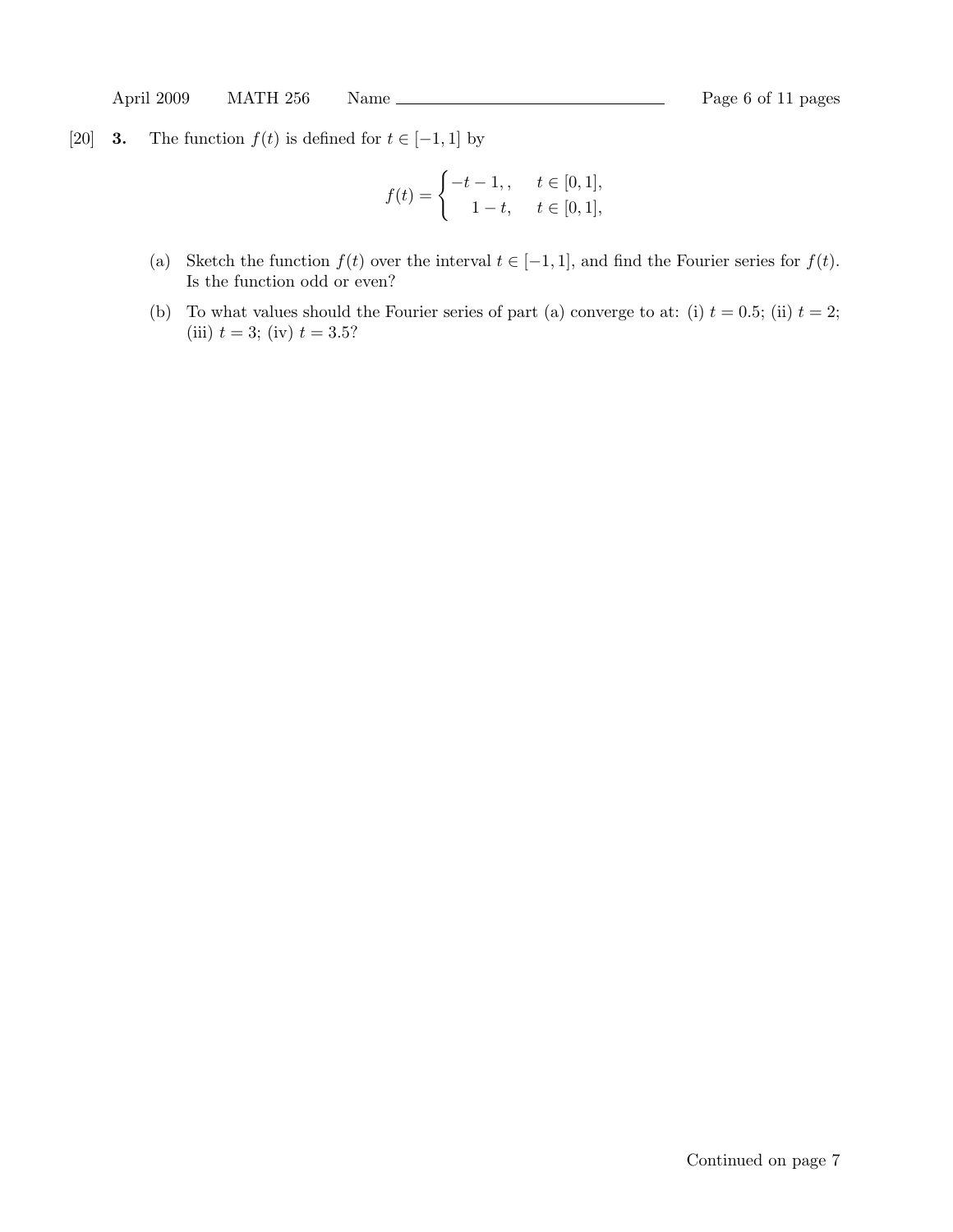(c) Find the general solution of:

$$
y'' + \omega^2 y = f(t),
$$

where  $f(t)$  is the function in part (a), assuming  $\omega$  is a positive constant satisfying  $\omega < \pi$ .

(d) If instead we have  $\omega \geq \pi$ , for what value(s) of  $\omega$  will your solution become very large as  $t\to\infty?$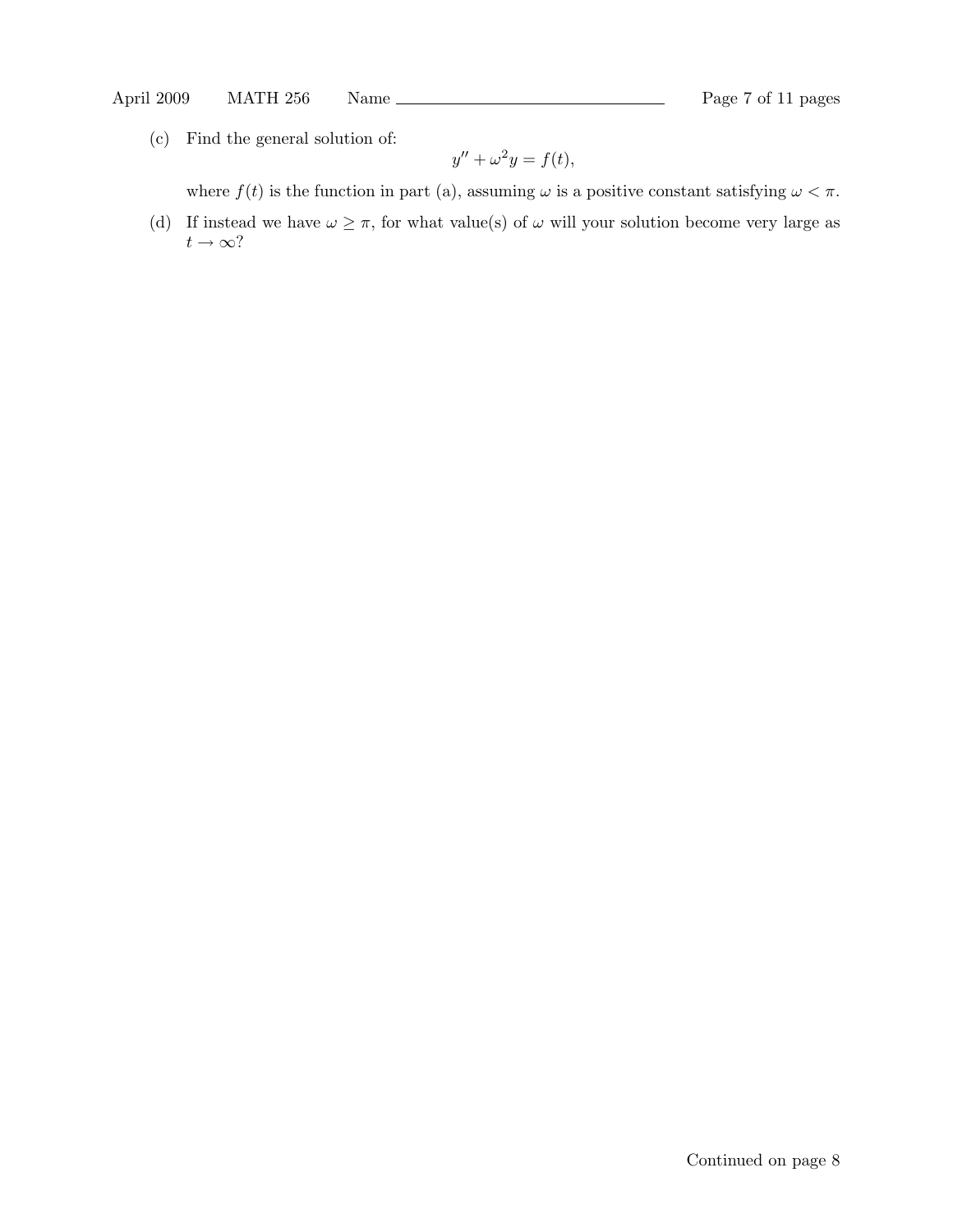[20] 4. Consider the the following IBVP

$$
u_t = u_{xx} - \cos 3\pi x, \quad 0 < x < 1, \ t \ge 0,
$$

subject to the boundary and initial conditions:

$$
u_x(0,t) = 2, u_x(1,t) = 2, u(x,0) = 2x + \cos \pi x
$$

- (a) Writing  $u(x, t) = u_s(x) + v(x, t)$  state the problems that are satisfied by the steady state solution,  $u_s(x)$ , and the transient solution  $v(x, t)$ .
- (b) Find the steady state solution,  $u_s(x)$ .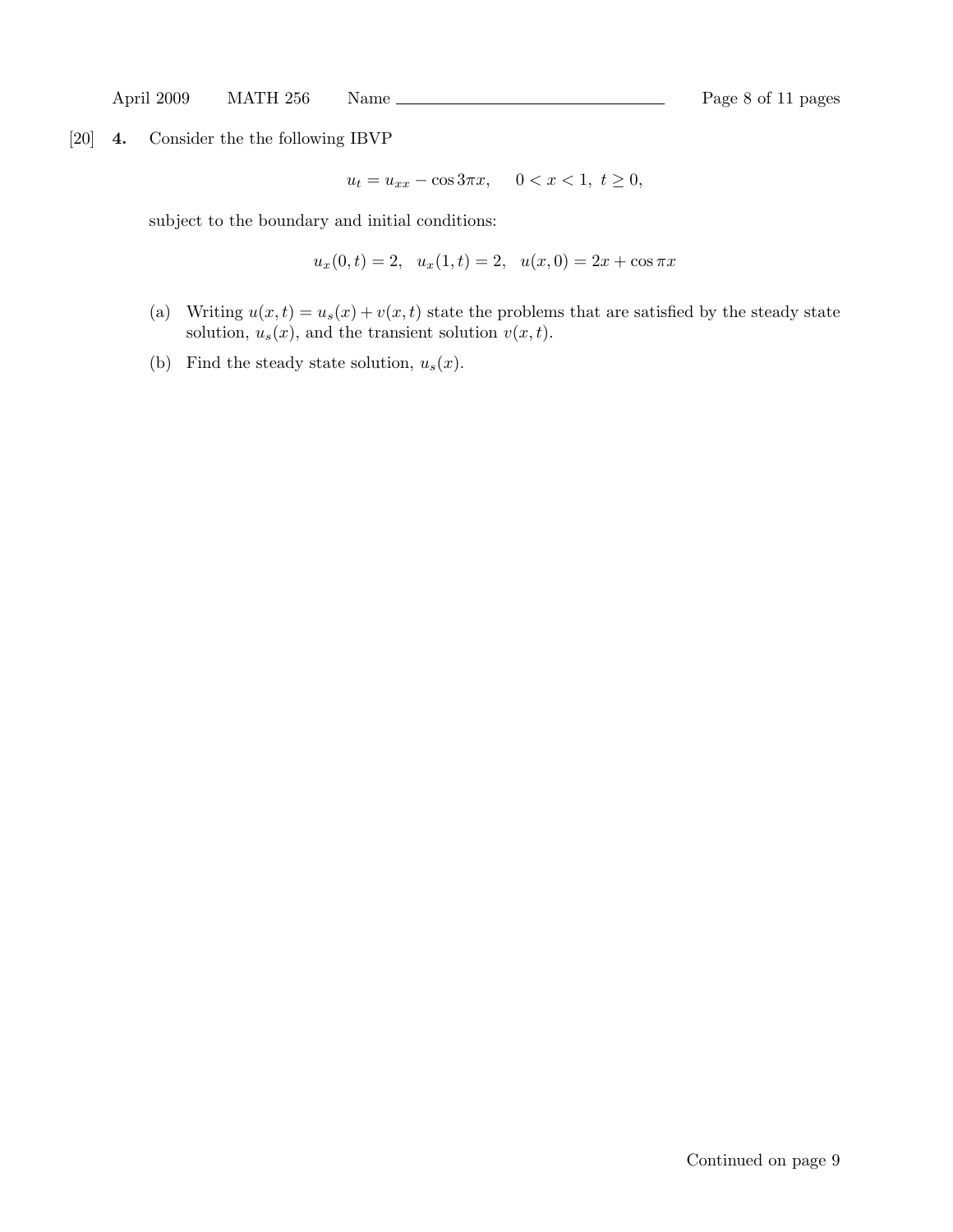- (c) Find the transient solution,  $v(x, t)$  using separation of variables, and hence write down the full solution,  $u(x, t)$ .
- (d) Show that

$$
u(0.25, t) \to \frac{1}{2} + \frac{1}{\sqrt{2}}, \text{ as } t \to \infty,
$$

and estimate how large  $t$  must be in order for

$$
\left| u(0.25, t) - \frac{1}{2} - \frac{1}{\sqrt{2}} \right| < 0.01.
$$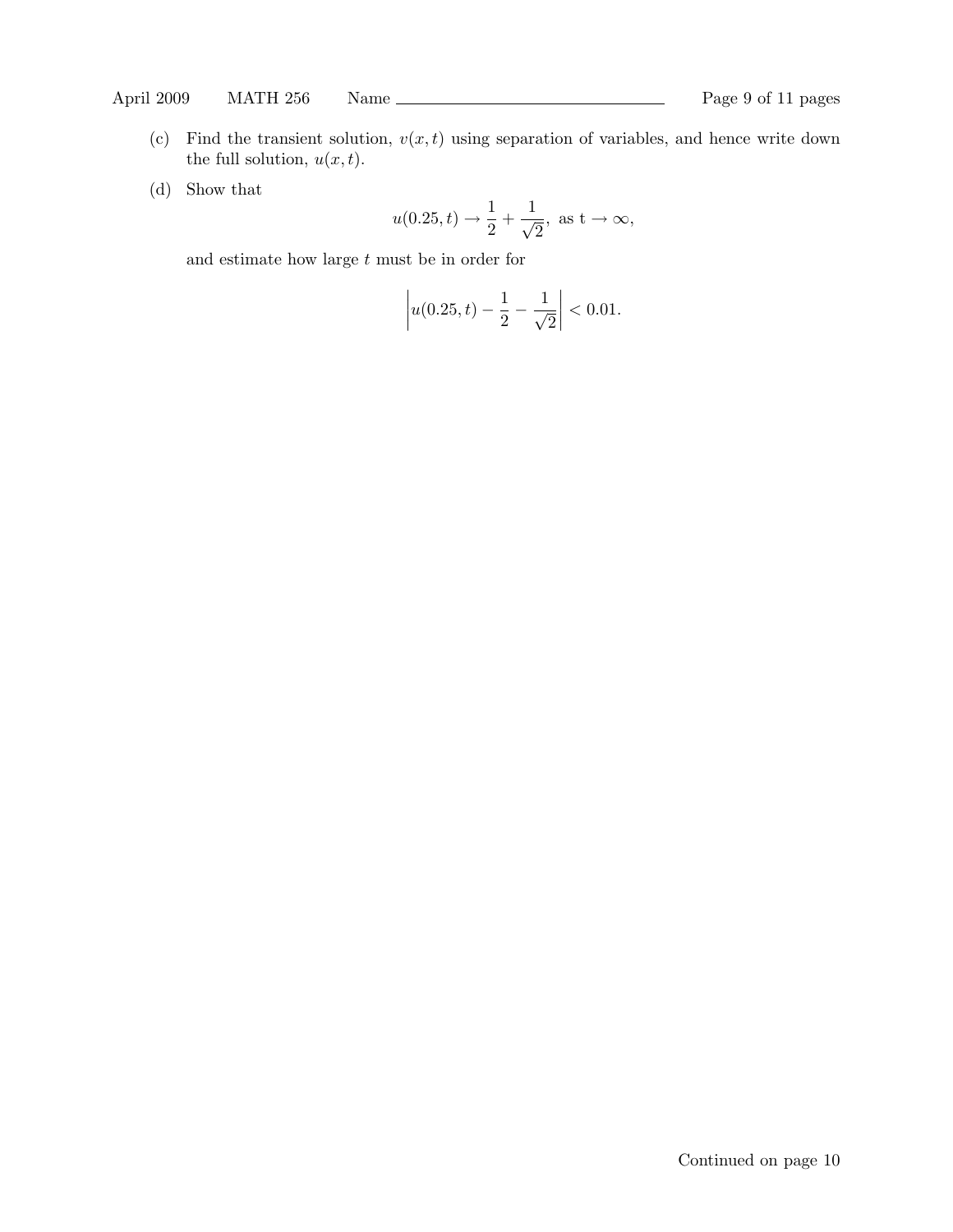[20] 5. Use separation of variables to solve the BVP:

$$
u_{xx} + u_{yy} = 0, \quad 0 < x < 1, \ 0 < y < 1,
$$

subject to the boundary conditions:  $u(0, y) = 1$ ,  $u_x(1, y) = 0$ ,  $u(x, 0) = 0$ ,  $u(x, 1) = \sin 5\pi x$ .